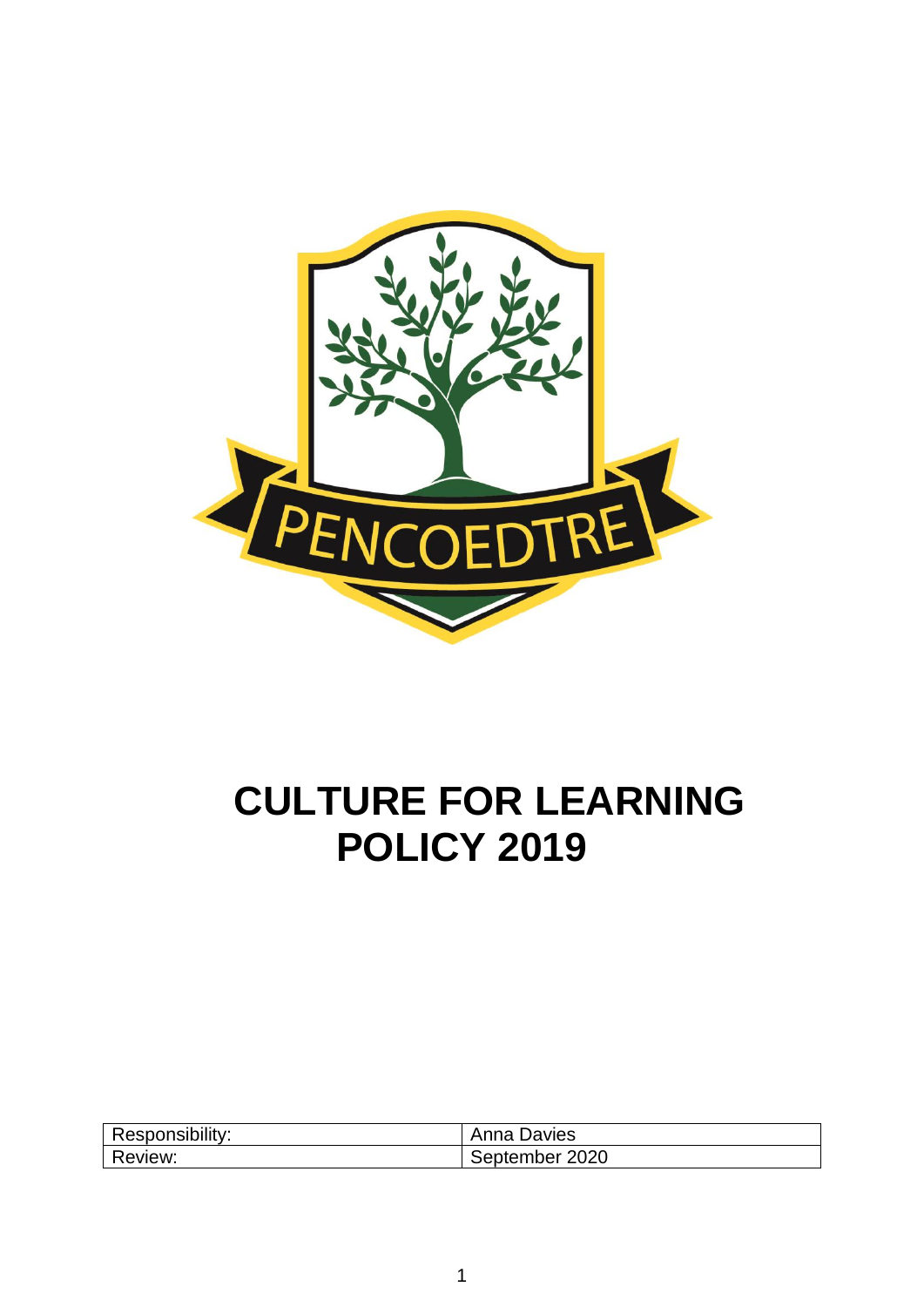

# **CULTURE FOR LEARNING POLICY**

The purpose of this policy` is to tell you about the ways in which Pencoedtre High School encourages your child to behave well, work hard and be successful.

It also tells you what will happen when your child does not behave well.

We hope that you will find this booklet useful and that you will help us make Pencoedtre High School a safer and happier place to learn and work. The policy cannot work fully without your support.

The term 'Parents' refers to Parents and Carers throughout this policy.

#### **Remember**

The purpose of our Culture for Learning Policy is to improve the conditions for teaching and learning.

The emphasis is on praise and support for the vast majority of students who want to and always engage positively in and out of the classroom.

Consequences for both positive and negative behaviours result from the choices pupils make during the school day.

Mr T Davies Headteacher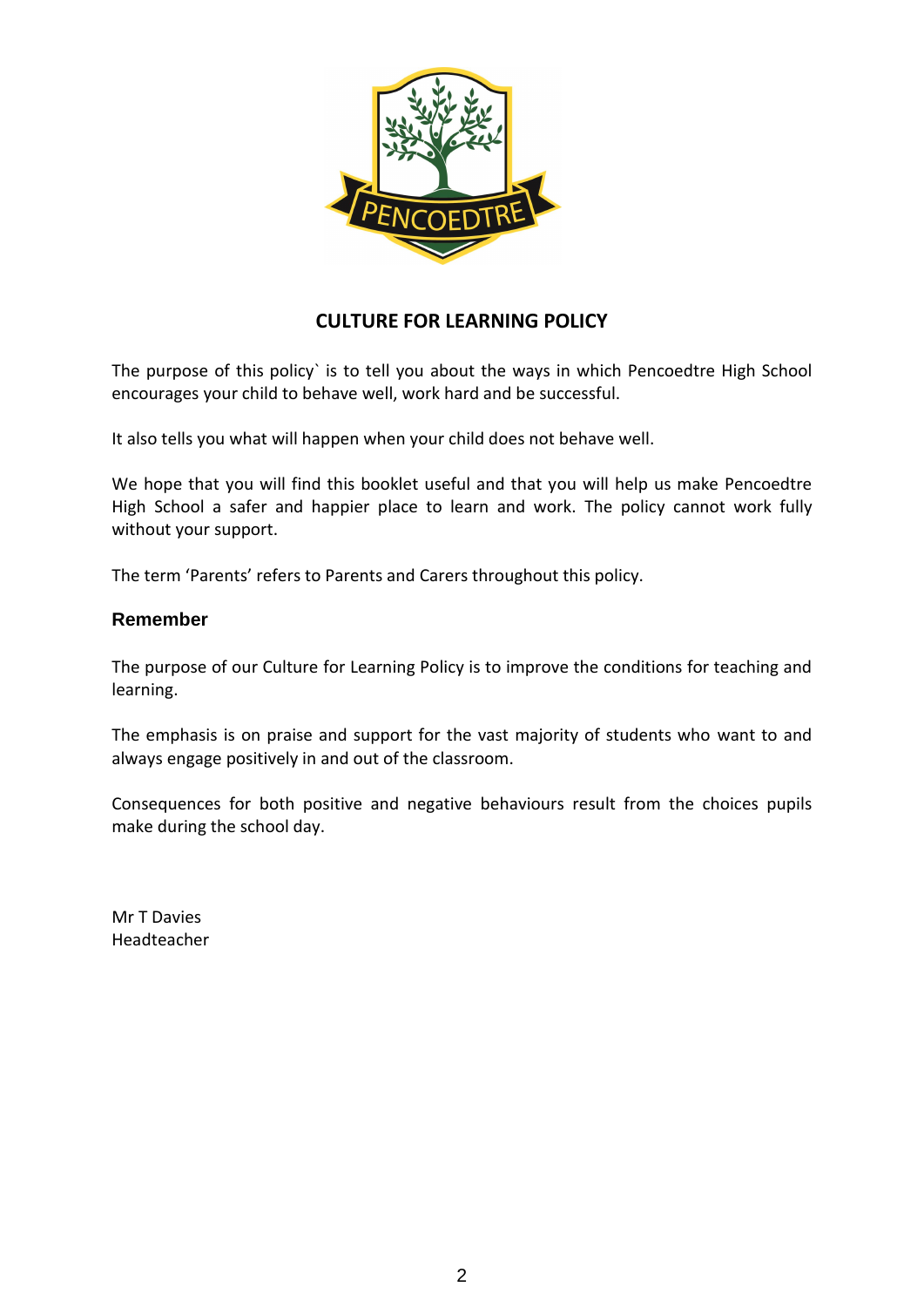# **CULTURE FOR LEARNING POLICY**

At Pencoedtre High School our policy for behaviour involves staff, students, parents and governors. If students are to achieve their best then they must be free to learn in a stimulating, encouraging, supportive, friendly and rewarding environment.

#### **1. Our policy is based on the premise that:**

- Each student has the right to learn
- Each teacher has the right to teach without interruption or intimidation
- Every parent has the right to information about their child's behaviour and to work in partnership with the school to encourage high standards
- Each participant in this partnership needs to be aware of these standards.
- Every student is entitled to equal treatment

#### **2. Acceptable behaviour – pupils should be:**

- **Respectful**
- **Ready to Learn**
- **Safe**

**2.1** Above all it means students accepting responsibility for their own actions and ensuring that they do not affect the education of others by poor behaviour.

**2.2** It is part of our policy at Pencoesdtre High School that every student will be taught in an environment that permits them to make maximum progress in every lesson. To achieve this, the Culture for Learning Policy has been developed. This contains "Classroom Rules" and "Corridor Rules" as your child is entitled to be taught in classrooms free from disruption and to be able to walk about school free from harassment.

**2.3** We have a system that brings rewards to those who behave well. Letters are written by subject and pastoral staff to those achieving and behaving. Pupils are rewarded half termly in celebration assemblies. Pupils gain merits for good classwork and homework throughout the year. These are combined with attendance awards to generate end of year certificates – which can be Bronze, Silver, Gold and Platinum.

The three elements of:

- **Rewards**
- **"Keys to Success"**
- **Consequences**

form the basis of the discipline plan and is the foundation of our Culture for Learning Policy at Pencoedtre High School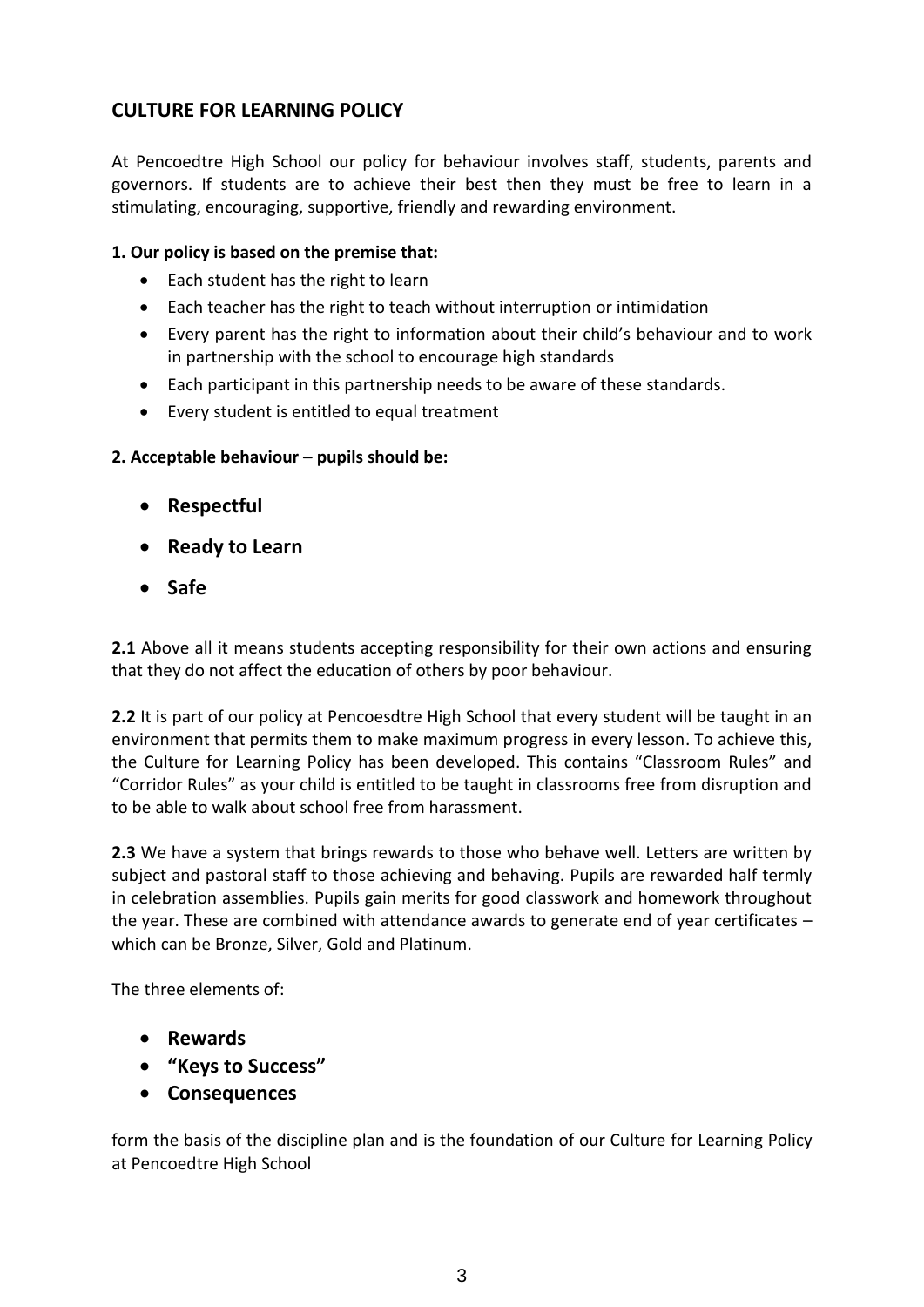**2.4** Any student breaking our rules will be incurring an appropriate consequence, the consequence being the result of a choice made by the student to demonstrate poor behaviour. Consequences are detailed in the policy.

**2.5** Parents will be informed by letter, student planner, electronic means or telephone of any serious misbehaviour. In the most serious cases students may be sent home (excluded) and parents invited into school to discuss the situation. Parents play a vital role in the Culture for Learning Policy and we promise to keep you informed should your child be giving cause for concern.

#### **3. AIMS**

The aims of the Policy are to:

1. Clarify what is meant by 'good behaviour' to all members of the school community.

2. Encourage a positive learning environment where children behave well towards each other, and their teachers, and where effort, hard work and good behaviour are rewarded.

3. Ensure that all staff motivate their students by using a variety of rewards to recognise good behaviour, as individuals and as a whole class, in a structured way.

4. Ensure that all staff have an important role to play in encouraging good behaviour.

5. Ensure that students, staff and parents have a clear understanding of the consequences of misbehaviour.

6. Encourage all students to value themselves and their own efforts, their class and their school, so that they grow socially, personally and academically.

The aims of Pencoedtre High School are to:

- To help all pupils reach their full potential
- To prepare pupils to be the citizens of tomorrow
- To enable all pupils to have equal access to all that the school offers
- To develop in pupils a sense of self-worth and respect for others
- To promote in pupils a caring community spirit

If we are to achieve our aims it is vitally important that attitude to learning is very positive and that standards of behaviour are as high as they can possibly be. The Home School Agreement, which parents are asked to sign when their child's transfer to Pencoedtre High School, places great emphasis on working in partnership with parents to ensure that we achieve our aims.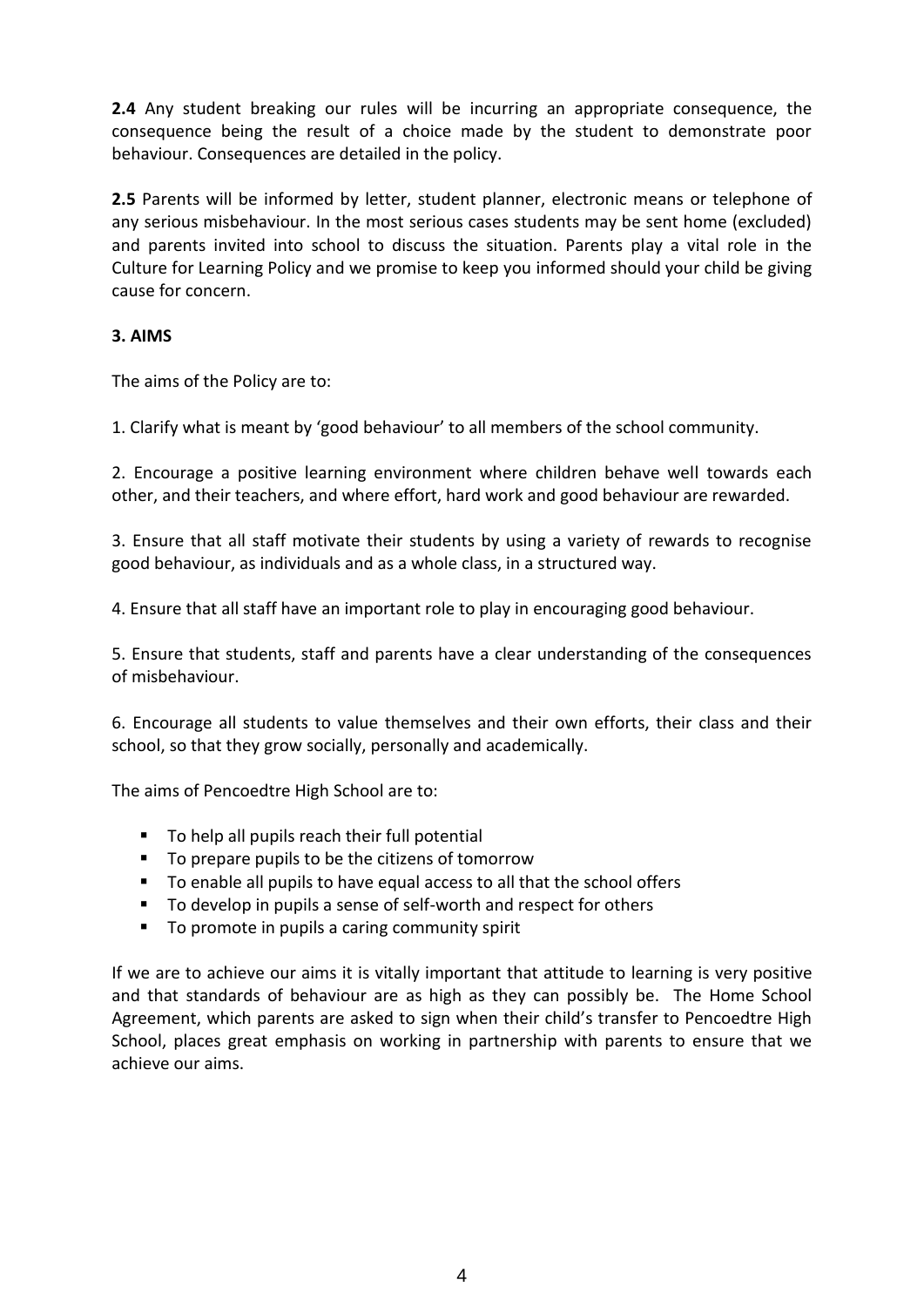#### **4. RESPONSIBILITIES**

Good behaviour does not happen by accident. It is the responsibility of those concerned with the school i.e. Students, Staff, Parents and Governors.

#### **4.1 Students' Responsibilities are to:**

- abide by the Home School Agreement
- treat others with **respect**
- be **ready to learn**
- be **safe** take care of property and the school environment
- complete all work to the best of their ability and allow others to do the same
- obey the instructions of school staff
- wear the Pencoedtre High School uniform correctly at all times during the school day. Students should also arrive and leave school correctly dressed
- wear a conventional hairstyle and have no unusual piercings (including facial piercings or spacer earrings) and/or tattoos
- attend school and arrive on time

#### **4.2 Staff Responsibilities are to:**

- abide by the Home School Agreement
- be **fully responsible for managing students in their own classroom**
- use the rules, sanctions and rewards outlined in the Pencoedtre High School Culture for Learning Policy, clearly and consistently
- use the 3 basic rules **respect, ready to learn and safe**
- give **first attention to positive behaviour**, praising publicly refocusing / redirecting negative behaviour privately
- treat all children fairly and equally
- raise the self-esteem and confidence of all children so that they can develop to their full potential
- provide challenging, interesting and relevant lessons appropriate to the age and ability of all students
- create a safe, pleasant and positive environment
- form good relationships with parents sharing concerns about a child's education, welfare and behaviour with the parents

#### **4.3 Parents' Responsibilities are to:**

- abide by the Home School Agreement
- support the Pencoedtre High School Culture for Learning Policy
- share concerns about their child's education, welfare and behaviour with the school
- take an interest in their child's work and achievements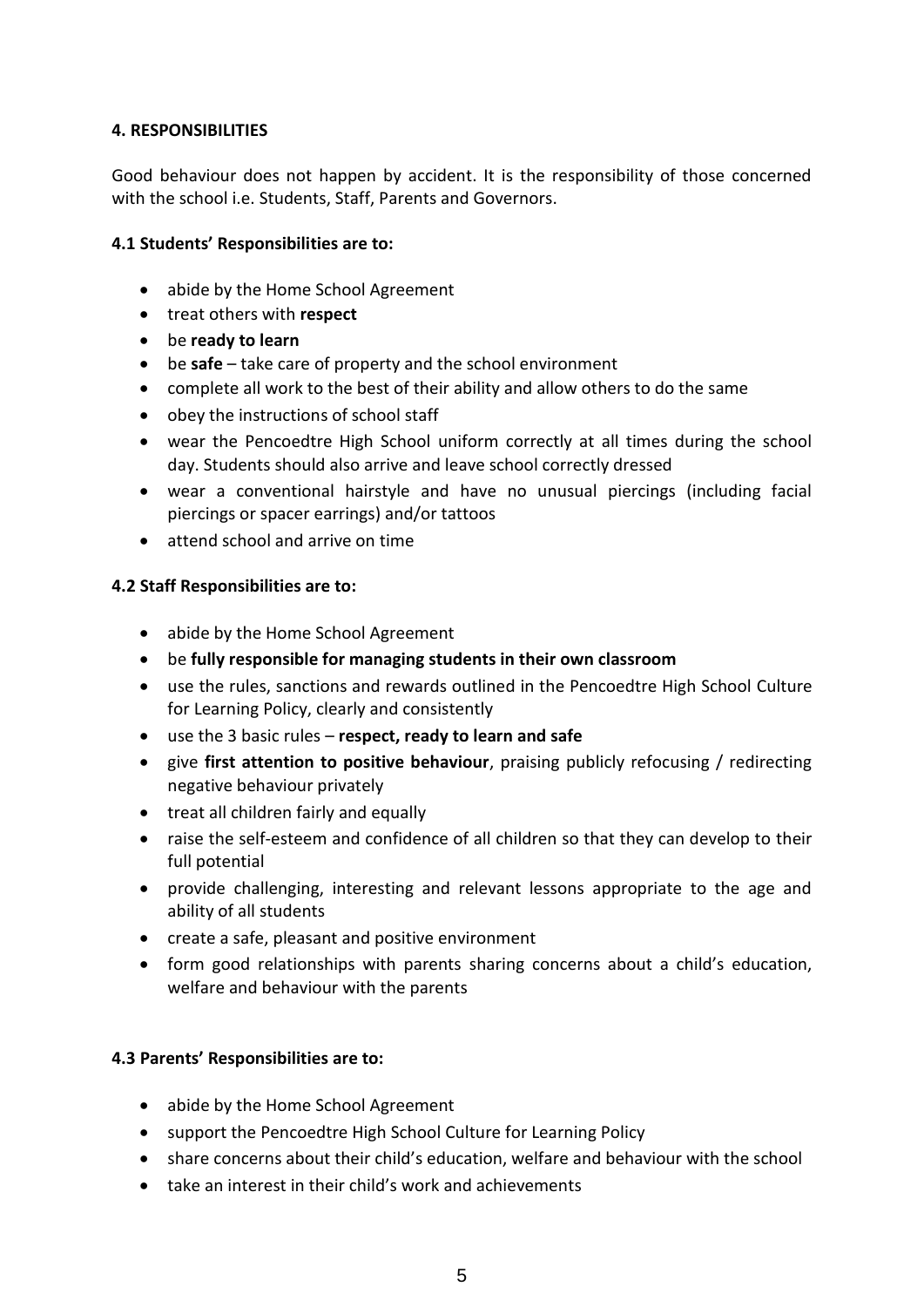- ensure their child has the time, space, encouragement and support to complete homework and all coursework to the best of their ability.
- attend Parents' Evenings and support school functions
- support the school in achieving a minimum 95% attendance for their child
- inform the school of any child's absence
- ensure their child arrives at school, on time
- not take their child on holiday in term time
- ensure their child is in full school uniform
- ensure that their child has a conventional hairstyle and has no unusual piercings and/or tattoos (including facial piercings or spacer earrings)

## **5. RULES – KEYS TO SUCCESS**

## **RESPECT – READY TO LEARN - SAFE**

To help us achieve our aims we have agreed (following consultation with students) a set of rules for around the school - these form part of our Culture for Learning Policy and students are expected to follow this code at all times.

**5.1** These rules are entitled 'Keys to Success' and are listed below:

#### **Keys to Success - Rules of Behaviour for the Classroom**

# **KEYS TO SUCCESS**

- 1. Pupils arrive at the classroom door and line up outside. The teacher/cover supervisor greets them at the door and invites them in.
- 2. Pupils enter classroom wearing school uniform blazers and tie (no coats and no hoodies).
- 3. Pupils sit according to any seating plan.
- 4. School bags must be unpacked and put on the floor **ready to learn.**
- 5. Registers should always be taken pupils will be given a permission slip if they have to leave early from a lesson. Only one pupil may leave the classroom at a time to go to the toilet / visit the first aider.
- 6. Pupils should not eat or chew gum during lessons. Bottled water is allowed.
- 7. Pupils may only move around the class with the teacher/cover supervisor's permission.
- 8. Mobile phones are not permitted to be out in lessons unless directed by the teacher and used as an integral part of the activity.
- 9. At the end of the lesson pupils to be dismissed by the teacher.
- 10. Pupils must show **respect** to staff and peers at all times.
- 11. Pupils will follow specific subject codes of conduct for safety in subject areas.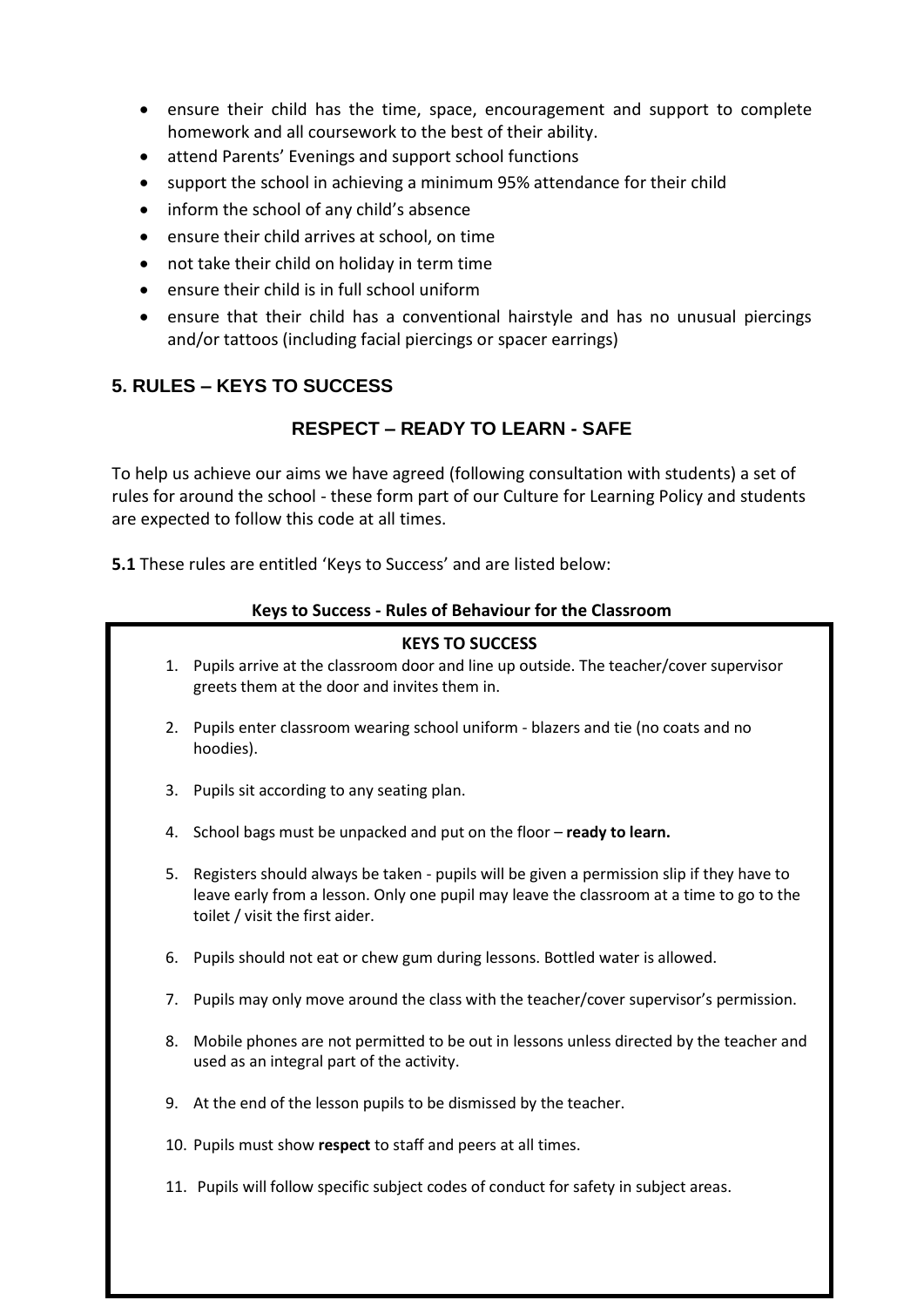#### **5.2 Corridor Rules**

| <b>CORRIDOR RULES</b>                                                                      |
|--------------------------------------------------------------------------------------------|
| 1. Obey staff instructions without comment                                                 |
| 2. Keep left when walking in corridors and obey the one way system in the Maths corridors. |
| 3. No running, pushing or loitering, safe                                                  |
| 4. Wear the Pencoedtre High School uniform correctly at all times                          |
| 5. No shouting or inappropriate language                                                   |
| 6. No bullying, teasing or name-calling                                                    |
| 7. Respect the environment                                                                 |
| 8. No litter to be dropped - inside or outside.                                            |

#### **6. REWARDS FOR POSITIVE BEHAVIOUR**

Students should always be commended for good behaviour. Staff should recognise students' special achievements and share such information with other colleagues and parents. At Pencoedtre High school we believe that children are motivated to learn by praise, reward and celebration of achievement. Some of the rewards that we use are given below:

#### **6.1 Rewards for positive behaviour and attitude:**

- Verbal Praise members of staff will give first attention to positive behaviour, telling students when their work or behaviour is good or shows improvement
- Subject Certificates
- Positive note in planners to parents and/or Form Tutor
- Contact home
- Positive Logs
- Various prizes and privileges
- Student of the half term form tutor commendation
- Student of the Year pupils with greatest number subject nominations
- Attendance Certificates will be awarded to students who achieve 100% attendance in a half term, a whole term and a full year. A 'Non-Uniform Day' will be awarded to a form who achieves 100% attendance for a full week.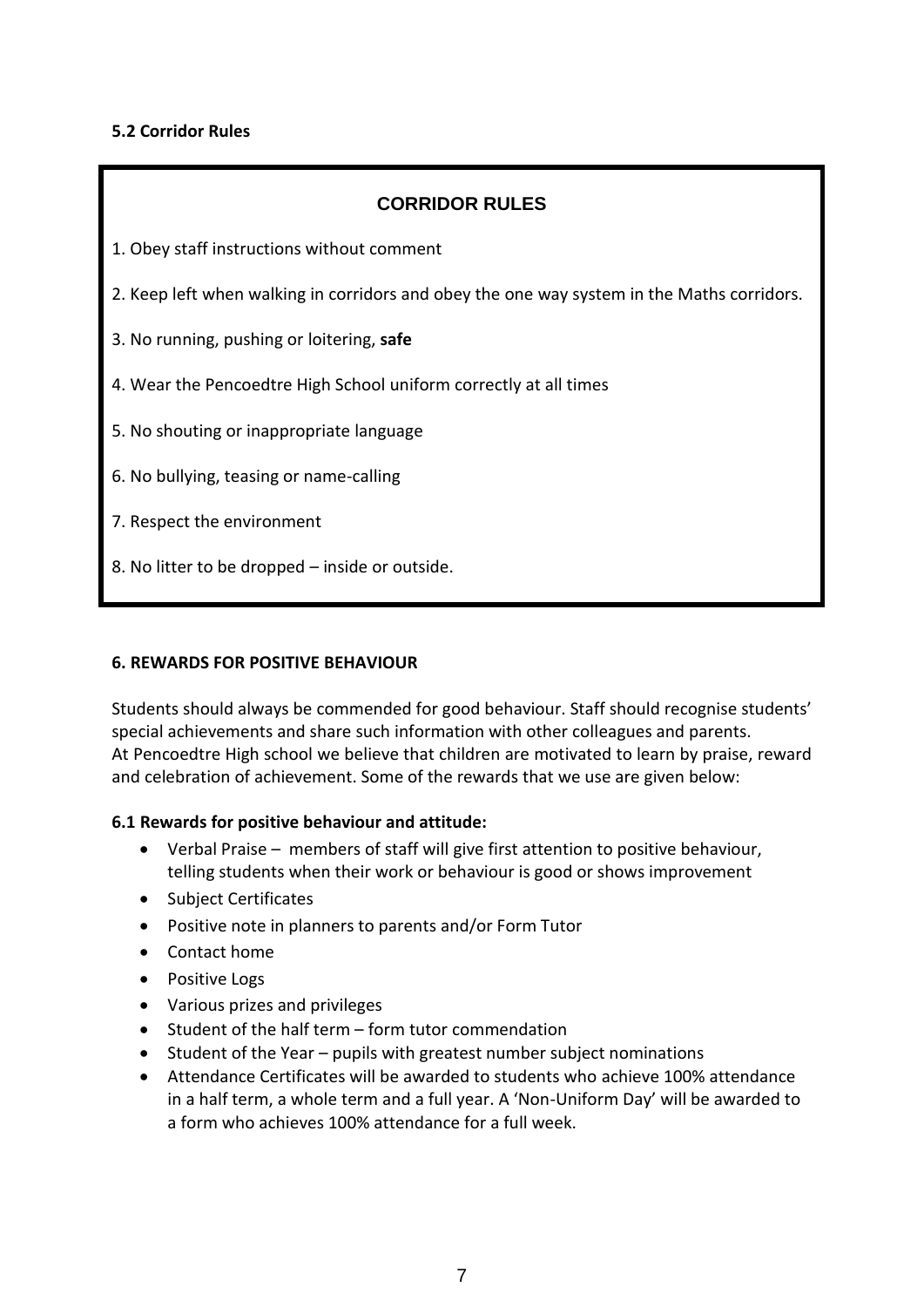#### **7. CONSEQUENCES FOR MISBEHAVIOUR**

*See Appendices 1 & 2*

#### **8. SANCTIONS AND CONSEQUENCES**

#### **8.1 Loss of free time**

Students may lose their right to spend time with their friends at break and/or lunchtime. Examples of the reasons for this sanction are because the student causes problems at those times or leaves the site without permission. In extreme cases a student may be not allowed to remain on the site at lunchtime and the parents expected to make alternative arrangements.

#### **8.2 Truancy from lessons**

Students who truant a lesson will be expected to make up the time missed in lunchtime detentions.

#### **8.3 Punctuality**

Promptness to school is an important discipline for life. If a student arrives late without good reason they are missing teaching time and disrupting the lesson. If a student arrives late in the morning they will receive a detention. Leaders of Learning (LOL) monitor punctuality in conjunction with the Senior Leadership Team (SLT). Punctuality to lessons is also a key to success and if a student persistently accumulates late marks to lessons they will be issued a lunchtime detention.

#### **8.4 Departmental Sanctions**

Departments will have sanctions as appropriate for incomplete homework, or subject related issues such as lack of kit / equipment. Departments will run detentions as appropriate.

#### **8.5 Lower / Middle School Isolation**

Following incidents of a more serious nature, a student may be internally isolated for a day or part of the day. Students will be provided with work and a letter will be sent home to parents by the LOL.

For the following incidents students may be internally isolated:

- Smoking on site (or off site whilst in school uniform)
- Being in the presence of smokers on site (or off site whilst in school uniform)
- Persistent non-attendance at detention
- Extreme rudeness to members of staff
- Persistent truancy of lessons
- Other incidents to be decided at the LOL's discretion.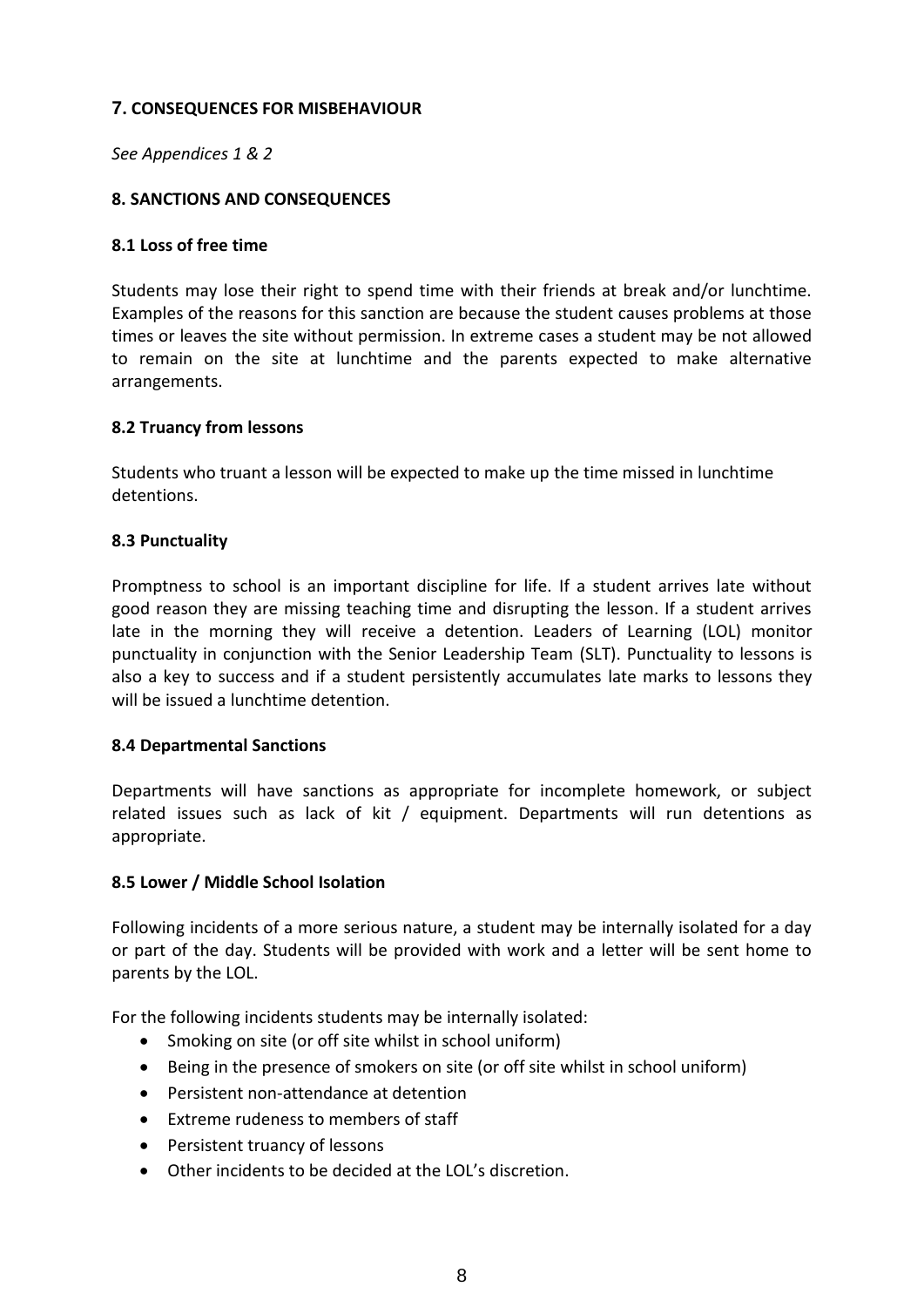#### **8.6 Fixed Term Exclusion**

Fixed Term Exclusion may be used for severe misbehaviour including but not limited to assault by a pupil on a peer or member of staff, vandalism, direct use of foul language, the bringing of banned substances into school and bringing the school in to disrepute. Pupils who have a fixed term exclusion will have a reintegration interview with a member of the SLT and will be asked to sign a behaviour contract. A fourth fixed term exclusion will result in an interview with the Chair of Governors who will make the final decision regarding the pupil's return to school.

#### **8.7 Permanent Exclusion**

Permanent Exclusion may be used for severe misbehaviour including but not limited to repeated misbehaviours which have resulted in multiply fixed term exclusions, the repeated (second offence) of bringing banned substances into school, or the selling of banned substances in school.

#### **9. EDUCATIONAL VISITS POLICY**

**9.1** Students must remember that attendance on school educational visits is a privilege and not an automatic right. If a student's behaviour before an educational visit is unacceptable and if a student does not have an acceptable behaviour record the student will not be accepted on the educational visit.

**9.2** The member of staff responsible for organising the educational visit will contact the LOL in the early planning stages, prior to the educational visit letters being issued and circulated to student and parents/carers. The LOL will review all up-to-date behaviour data and will inform the member of staff of the names of the students with excessive negative behaviour points. These students will not be allowed to attend the educational visit. The LOL will discuss this with the student and their parents/carers.

**9.3** The LOL will discuss with the member of staff organising the educational visit, any students whose negative behaviour points are approaching a cause for concern. The opportunity to attend the educational visit will be made available to these students, but with clear targets set in place for improved behaviour in the time prior to the trip taking place. The LOL will discuss these targets with the student and parents/carers. Failure to meet these targets could result in the student being removed from the educational visit. Any payments made would not be refunded. The member of staff organising the educational visit must be confident that the student has demonstrated improved behaviour before a final decision is made about the student's attendance on the educational visit.

**9.4** The School has the right at any time to withdraw any student from a educational visit if they are involved in any behaviour which we deem does not live up to our behaviour for learning expectations and a refund will not be guaranteed.

**9.5** Pupils taking part in any educational visit have to abide by school rules – see earlier page.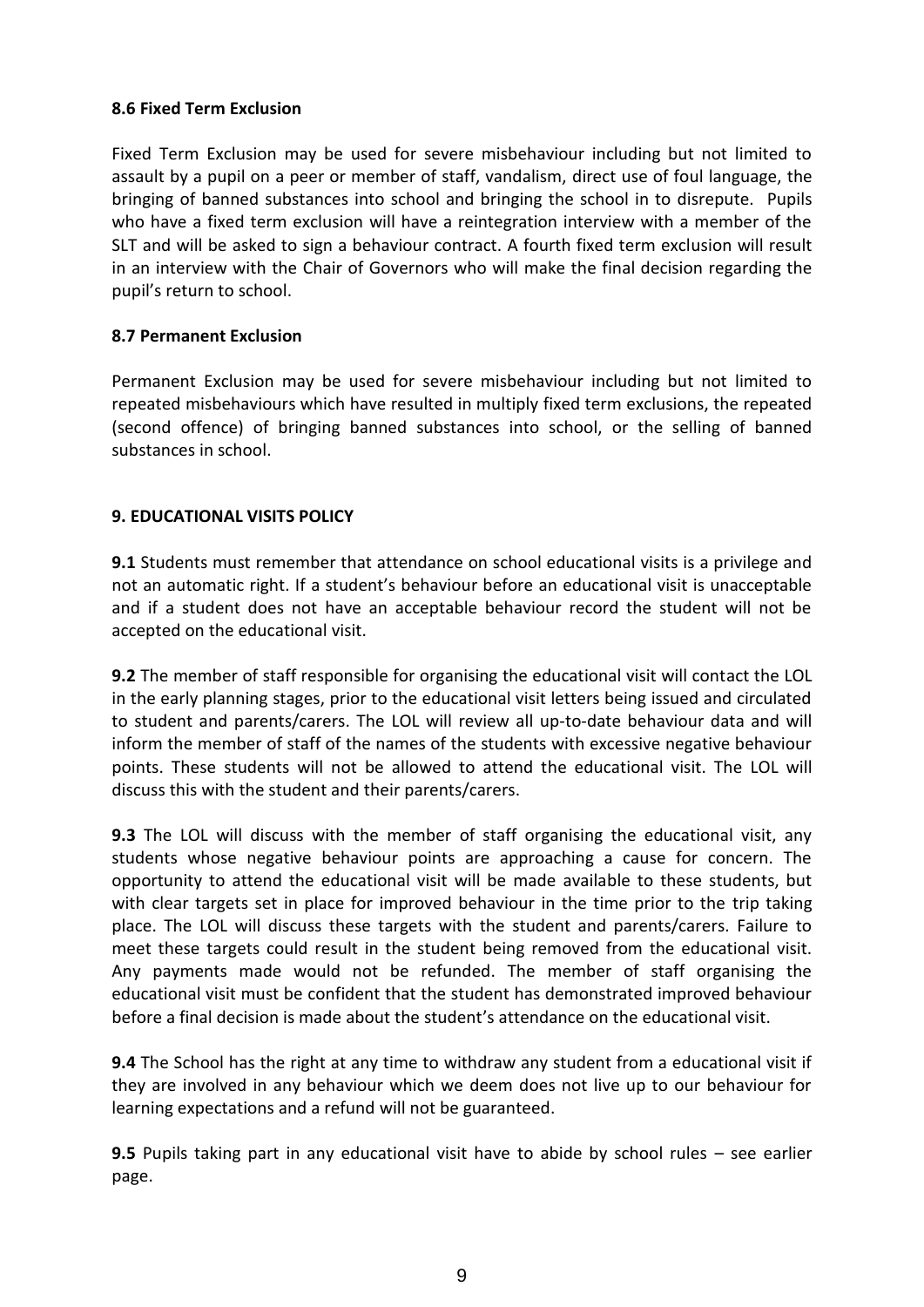| Consequence          | <b>Pupil Action</b>                                                                                                                   | <b>Staff action</b>                                                                           | <b>Action to follow</b>                                                                                                                | <b>Strategic action /</b><br>intervention planning                                                                                          |
|----------------------|---------------------------------------------------------------------------------------------------------------------------------------|-----------------------------------------------------------------------------------------------|----------------------------------------------------------------------------------------------------------------------------------------|---------------------------------------------------------------------------------------------------------------------------------------------|
| <b>Verbal</b>        | Low level disruption                                                                                                                  | Staff to use effective techniques of<br>classroom management prior to<br>formalising approach |                                                                                                                                        | Class teacher quiet gesture /<br>word                                                                                                       |
| C1                   | Continued low level disruption                                                                                                        | Warn Pupil                                                                                    | Log C1 in SIMS<br>LOL monitor multiple logs in<br>a day. Lunchtime detention<br>issued if appropriate.                                 | Class Teacher redirect /<br>focus pupil privately.<br>FT discuss with pupil                                                                 |
| C <sub>2</sub>       | Continued disruption                                                                                                                  | Pupil moved seats                                                                             | Log C <sub>2</sub> in SIMS<br>LOL monitor multiple logs in<br>a day. Lunchtime detention<br>issued if appropriate                      | Monitored by HOD<br>FT discuss with pupil<br><b>Subject Report</b>                                                                          |
| C <sub>3</sub>       | Continued disruption / escalation                                                                                                     | Pupil moved to new class (predetermined<br>partner lesson)                                    | Log C3 in SIMS<br>HOD / LOL contact home<br>same day.<br>Lunchtime detention<br>Letter home                                            | Monitored by HOD<br>FT discuss with pupil<br><b>Subject Report</b>                                                                          |
| C <sub>4</sub>       | Pupil misbehaves in 2 <sup>nd</sup> classroom / will not<br>attend                                                                    | SLT sent for via emergency button                                                             | Log C4 in SIMS<br>HOD / LOL contact home<br>same day<br>Removal from lesson to<br>behaviour area<br>Lunchtime detention<br>Letter home | Monitored by HOD<br>FT discuss with pupil<br>Parents invited to meeting<br>with LOL / BL<br><b>Restorative Work</b><br>LOL / subject Report |
| <b>Severe clause</b> | For severe misbehaviour (including but not<br>limited to fighting, vandalism, bullying &<br>directed use of foul and abusive language | Likely exclusion                                                                              | Log C5 in Sims<br>Immediate call to parents,<br>pupil sent home<br>Possible FTE                                                        | Parent invited to discuss<br>with SLT / BL upon return<br>/ behaviour contract.<br><b>Restorative Work</b><br>Possible police intervention  |

### **Appendix 1 – Consequences for disruption of lessons.**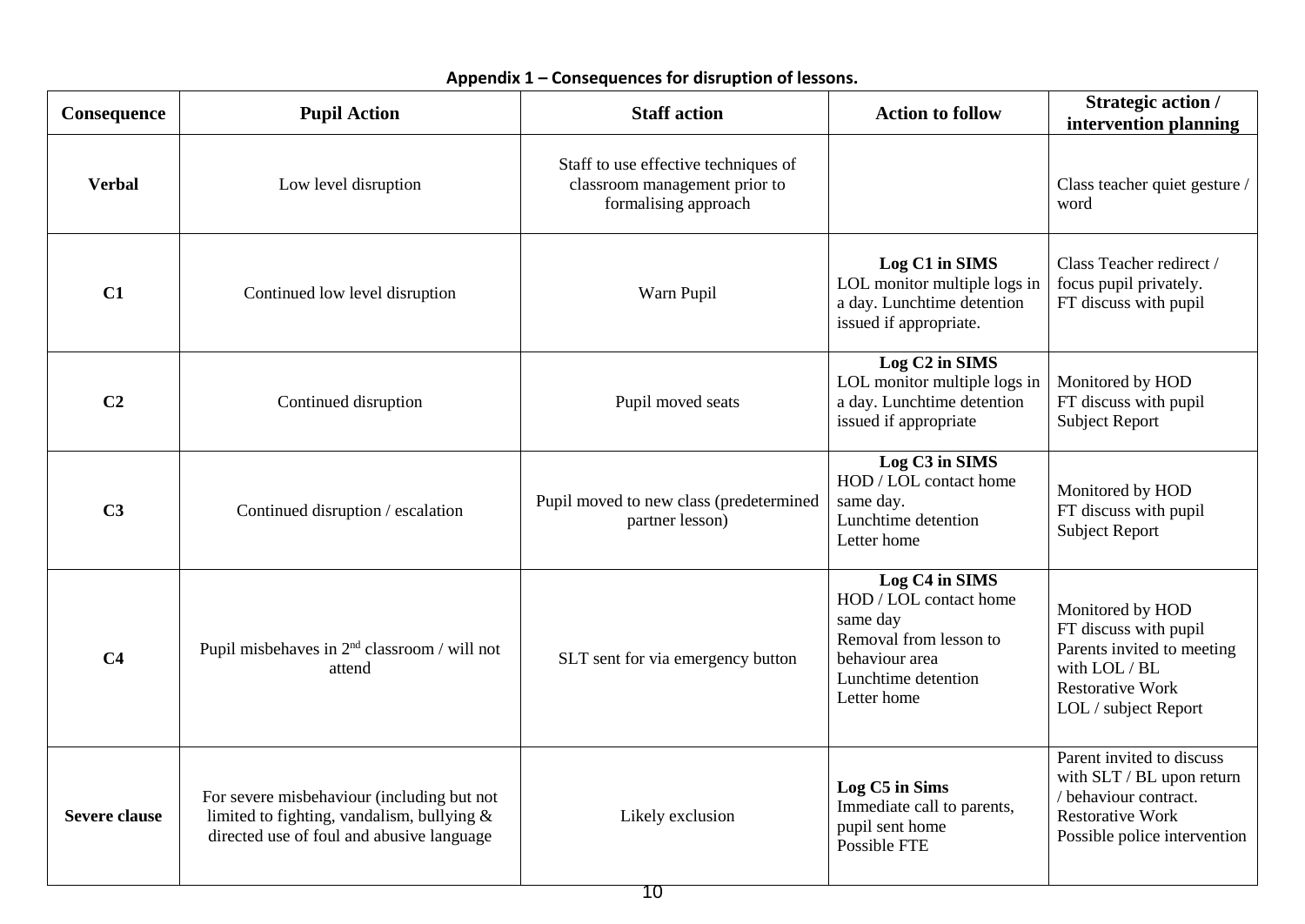| Consequence          | <b>Pupil Action</b>                                                                                                                      | <b>Staff action</b>                       | <b>Action to follow</b>                                                                               | <b>Strategic action /</b><br>intervention planning                                                                                         |
|----------------------|------------------------------------------------------------------------------------------------------------------------------------------|-------------------------------------------|-------------------------------------------------------------------------------------------------------|--------------------------------------------------------------------------------------------------------------------------------------------|
| <b>B1</b>            | Low level disruption                                                                                                                     | Warn pupil / remove from area             | Log B1 in SIMS                                                                                        | Spoken to by duty staff /<br>supervisor<br>FT discuss with pupil                                                                           |
| B <sub>2</sub>       | Continued low level disruption                                                                                                           | Remove pupil from area                    | Log B2 in SIMS<br>LOL monitor multiple logs in a<br>day. Lunchtime detention issued<br>if appropriate | Spoken to by duty staff /<br>supervisor<br>FT discuss with pupil                                                                           |
| B <sub>3</sub>       | Significant disruption                                                                                                                   | Remove pupil from area<br>Reported to LOL | Log B3 in SIMS<br>LOL contact home same day.<br>Lunchtime detention<br>Letter home                    | Monitored by LOL / Report<br>FT discuss with pupil                                                                                         |
| <b>B4</b>            | Continued significant disruption                                                                                                         | Remove pupil from area<br>Alert SLT duty  | Log B4 in SIMS<br>LOL contact home same day<br>Lunchtime detention<br>Letter home                     | Monitored by LOL / Report<br>FT discuss with pupil<br>Parents invited to meeting<br>with LOL / BL<br><b>Restorative Work</b>               |
| <b>Severe clause</b> | For severe misbehaviour (including but<br>not limited to fighting, vandalism,<br>bullying & directed use of foul and<br>abusive language | Likely exclusion                          | Log B5 in SIMS<br>Immediate call to parents, pupil<br>sent home<br>Possible FTE                       | Parent invited to discuss with<br>SLT / BL upon return /<br>behaviour contract.<br><b>Restorative Work</b><br>Possible police intervention |

# **Appendix 2 – Consequences for inappropriate behaviour outside of lessons.**